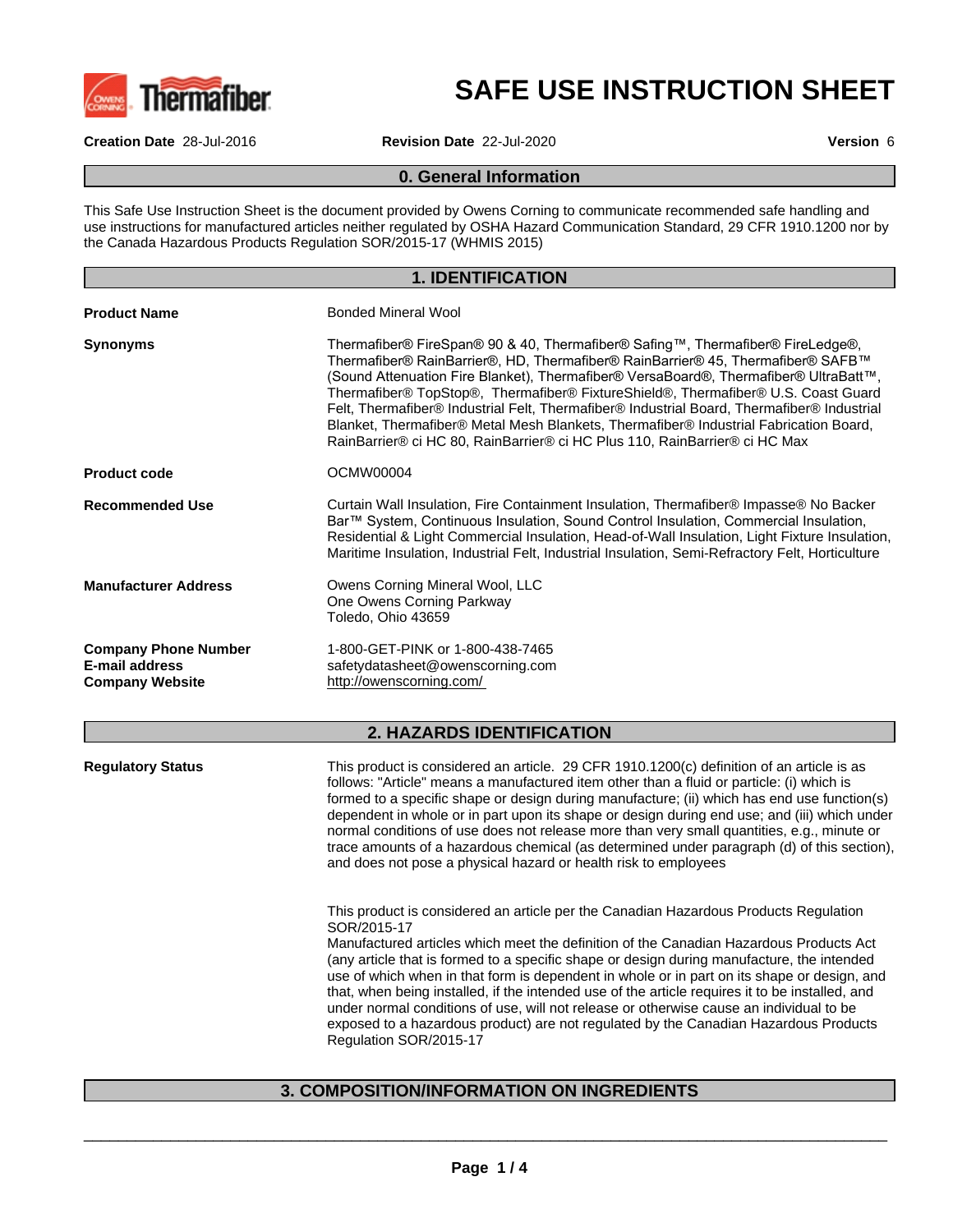The product contains no substances which at their given concentration, are considered to be hazardous to health Mineral wool may cause temporary skin and mucous membranes itching due to the mechanical abrasion effects of fibers.

| Chemical name                            |                                        | CAS No.                                                                                                        | Weight-%                                                                                  | <b>Trade Secret</b>                                                                       |
|------------------------------------------|----------------------------------------|----------------------------------------------------------------------------------------------------------------|-------------------------------------------------------------------------------------------|-------------------------------------------------------------------------------------------|
| Mineral Wool                             |                                        | 65997-17-3                                                                                                     | 90-100                                                                                    |                                                                                           |
|                                          |                                        | <b>4. FIRST AID MEASURES</b>                                                                                   |                                                                                           |                                                                                           |
| <b>Description of First Aid Measures</b> |                                        |                                                                                                                |                                                                                           |                                                                                           |
| Eye contact                              | • DO NOT rub or scratch eyes           | • If eye irritation persists: Get medical advice/attention                                                     | • Rinse immediately with plenty of water, also under the eyelids, for at least 15 minutes |                                                                                           |
| <b>Skin contact</b>                      | further penetration of fibers and dust | . Wash off immediately with soap and plenty of cold water<br>• Use a wash cloth to help remove fibers and dust |                                                                                           | • DO NOT use warm water because this will open up the pores of the skin, which will cause |

• DO NOT rub or scratch affected area

- Remove contaminated clothing and shoes
- If fibers are seen penetrating from the skin, the fibers can be removed by applying and
- removing adhesive tape so that the fibers adhere to the tape and are pulled out of the skin • If skin irritation persists, call a physician
- Never use compressed air to remove fibers from skin

| • Remove to fresh air<br><b>Inhalation</b><br>• If symptoms persist, call a physician                                                                                                                                                                                                            |
|--------------------------------------------------------------------------------------------------------------------------------------------------------------------------------------------------------------------------------------------------------------------------------------------------|
| • Accidental ingestion of this product is unlikely<br>Ingestion<br>• Rinse mouth with water and drink water to remove fibers from the throat<br>• If this does occur watch person for several days to make sure intestinal blockage does not<br>occur<br>• If symptoms persist, call a physician |

# **5. FIRE-FIGHTING MEASURES**

| Suitable extinguishing media | • Use extinguishing measures that are appropriate to local circumstances and the<br>surrounding environment |
|------------------------------|-------------------------------------------------------------------------------------------------------------|
| Protective equipment and     | • As in any fire, wear self-contained breathing apparatus (positive-pressure), MSHA/NIOSH                   |
| precautions for firefighters | (approved or equivalent) and full protective gear                                                           |

# **6. ACCIDENTAL RELEASE MEASURES**

| <b>Personal precautions</b> | • Avoid contact with eyes and skin                                                                                                                                                                                                                                                         |
|-----------------------------|--------------------------------------------------------------------------------------------------------------------------------------------------------------------------------------------------------------------------------------------------------------------------------------------|
| Methods for cleaning up     | • Use personal protective equipment as required<br>• Avoid creating dust<br>• Clean contaminated surface thoroughly<br>• Cover powder spill with plastic sheet or tarp to minimize spreading and keep powder dry<br>• Take up mechanically, placing in appropriate containers for disposal |
|                             | <b>7. HANDLING AND STORAGE</b>                                                                                                                                                                                                                                                             |

| Precautions for safe handling | • Prevent and/or minimize dust formation                                                    |
|-------------------------------|---------------------------------------------------------------------------------------------|
|                               | • Do not breathe dust                                                                       |
|                               | • Wear appropriate personal protective equipment in case of direct contact with the product |

 $\overline{\phantom{a}}$  ,  $\overline{\phantom{a}}$  ,  $\overline{\phantom{a}}$  ,  $\overline{\phantom{a}}$  ,  $\overline{\phantom{a}}$  ,  $\overline{\phantom{a}}$  ,  $\overline{\phantom{a}}$  ,  $\overline{\phantom{a}}$  ,  $\overline{\phantom{a}}$  ,  $\overline{\phantom{a}}$  ,  $\overline{\phantom{a}}$  ,  $\overline{\phantom{a}}$  ,  $\overline{\phantom{a}}$  ,  $\overline{\phantom{a}}$  ,  $\overline{\phantom{a}}$  ,  $\overline{\phantom{a}}$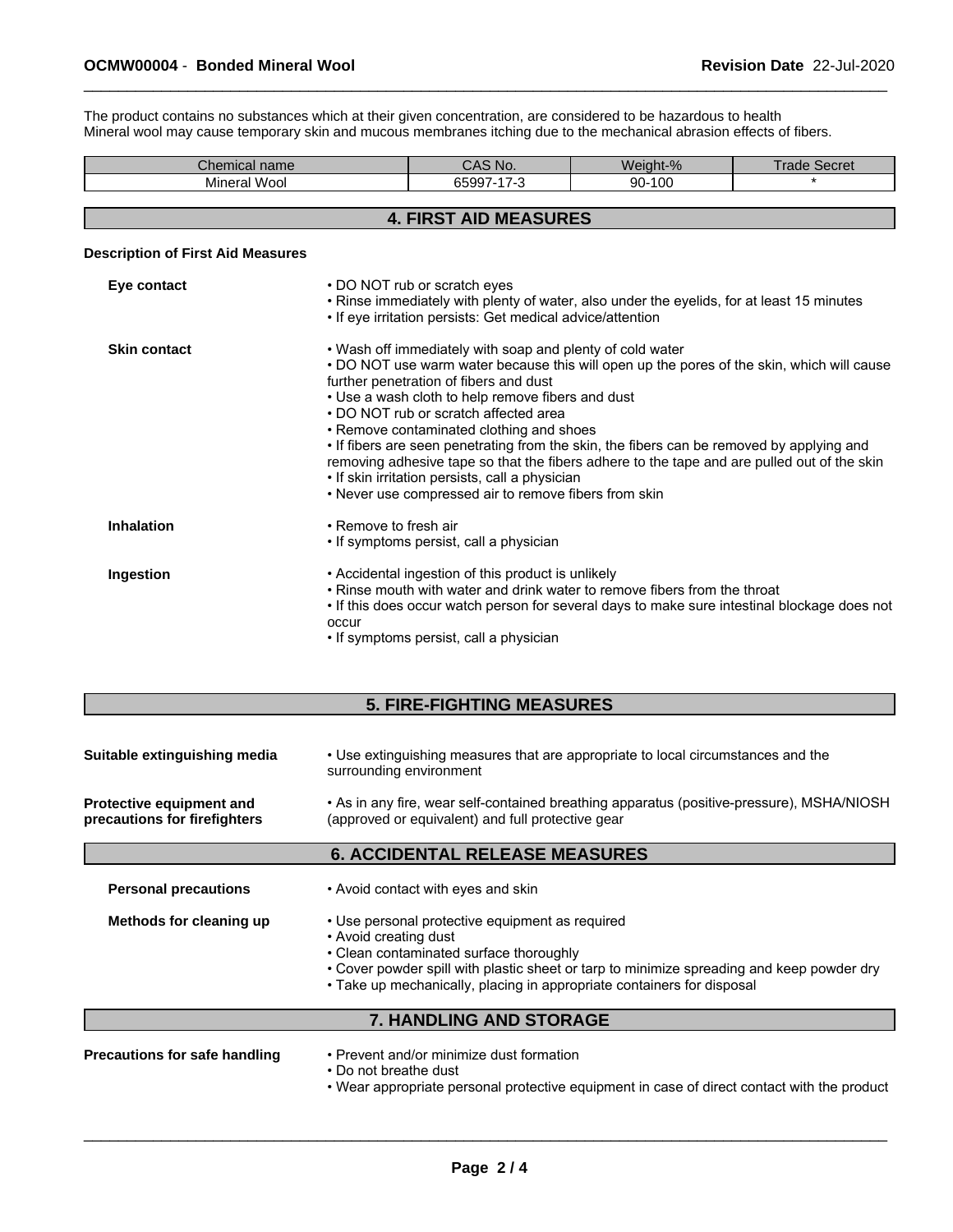- **Storage Conditions** Keep product in packaging until use to minimize potential dust generation
	- Product should be kept dry and undercover
- 
- **Incompatible materials** None known based on information supplied

# **8. EXPOSURE CONTROLS/PERSONAL PROTECTION**

#### **Exposure Guidelines**

| <b>Chemical name</b> | <b>ACGIH TLV</b>                                      | <b>OSHA PEL</b> | <b>NIOSH REL</b> |
|----------------------|-------------------------------------------------------|-----------------|------------------|
| Mineral Wool         | TWA: 1 fiber/cm3 respirable fibers:                   |                 |                  |
| 65997-17-3           | $\left  \right $ length >5 µm, aspect ratio >=3:1, as |                 |                  |
|                      | determined by the membrane filter                     |                 |                  |
|                      | method at 400-450X magnification                      |                 |                  |
|                      | [4-mm objective], using                               |                 |                  |
|                      | phase-contrast illumination                           |                 |                  |
|                      | TWA: 5 mg/m <sup>3</sup> inhalable particulate        |                 |                  |
|                      | matter                                                |                 |                  |

**Engineering Controls** Provide local exhaust and/or general ventilation to maintain exposure below regulatory and recommended limits Dust collection system must be used in transferring operations, cutting or other dust generating processes, such as using power tools Vacuum or wet clean-up methods should be used

#### **Individual protection measures, such as personal protective equipment**

| <b>Eye/face protection</b>    | • Wear safety glasses with side shields (or goggles)                                                                                                                                                                                                       |
|-------------------------------|------------------------------------------------------------------------------------------------------------------------------------------------------------------------------------------------------------------------------------------------------------|
| Skin and body protection      | • Wear protective gloves<br>• Wear long-sleeved shirt and long pants                                                                                                                                                                                       |
| <b>Respiratory protection</b> | . When workers are facing airborne particulates/dust concentrations above the exposure<br>limits, they must use an appropriate certified respirator<br>• A properly fitted NIOSH approved disposable N 95 type dust respirator or better is<br>recommended |
|                               | Associated the states of Association of Michaele because the state of the second state to a final second second state                                                                                                                                      |

**General Hygiene Considerations** •Washhandsbeforebreaksandimmediatelyafterhandlingproducts • Remove and wash contaminated clothing before re-use

#### **9. PHYSICAL AND CHEMICAL PROPERTIES**

| <b>Physical state</b><br>Appearance<br>Odor<br>Color<br><b>Water solubility</b> | Solid<br><b>Fibrous</b><br>No information available<br>No information available<br>Insoluble in water |  |
|---------------------------------------------------------------------------------|-------------------------------------------------------------------------------------------------------|--|
|---------------------------------------------------------------------------------|-------------------------------------------------------------------------------------------------------|--|

# **10. STABILITY AND REACTIVITY**

**Possibility of Hazardous Reactions • None under normal processing conditions** 

**Hazardous Decomposition Products • None known based on information supplied** 

#### **11. TOXICOLOGICAL INFORMATION**

| <b>Product Information</b> | Dusts may cause mechanical irritation to eyes and skin. Ingestion may cause transient         |
|----------------------------|-----------------------------------------------------------------------------------------------|
|                            | irritation of throat, stomach and gastrointestinal tract. Inhalation may cause coughing, nose |
|                            | and throat irritation, and sneezing. High exposures may cause difficulty breathing.           |
|                            | congestion, and chest tightness                                                               |

 $\overline{\phantom{a}}$  ,  $\overline{\phantom{a}}$  ,  $\overline{\phantom{a}}$  ,  $\overline{\phantom{a}}$  ,  $\overline{\phantom{a}}$  ,  $\overline{\phantom{a}}$  ,  $\overline{\phantom{a}}$  ,  $\overline{\phantom{a}}$  ,  $\overline{\phantom{a}}$  ,  $\overline{\phantom{a}}$  ,  $\overline{\phantom{a}}$  ,  $\overline{\phantom{a}}$  ,  $\overline{\phantom{a}}$  ,  $\overline{\phantom{a}}$  ,  $\overline{\phantom{a}}$  ,  $\overline{\phantom{a}}$